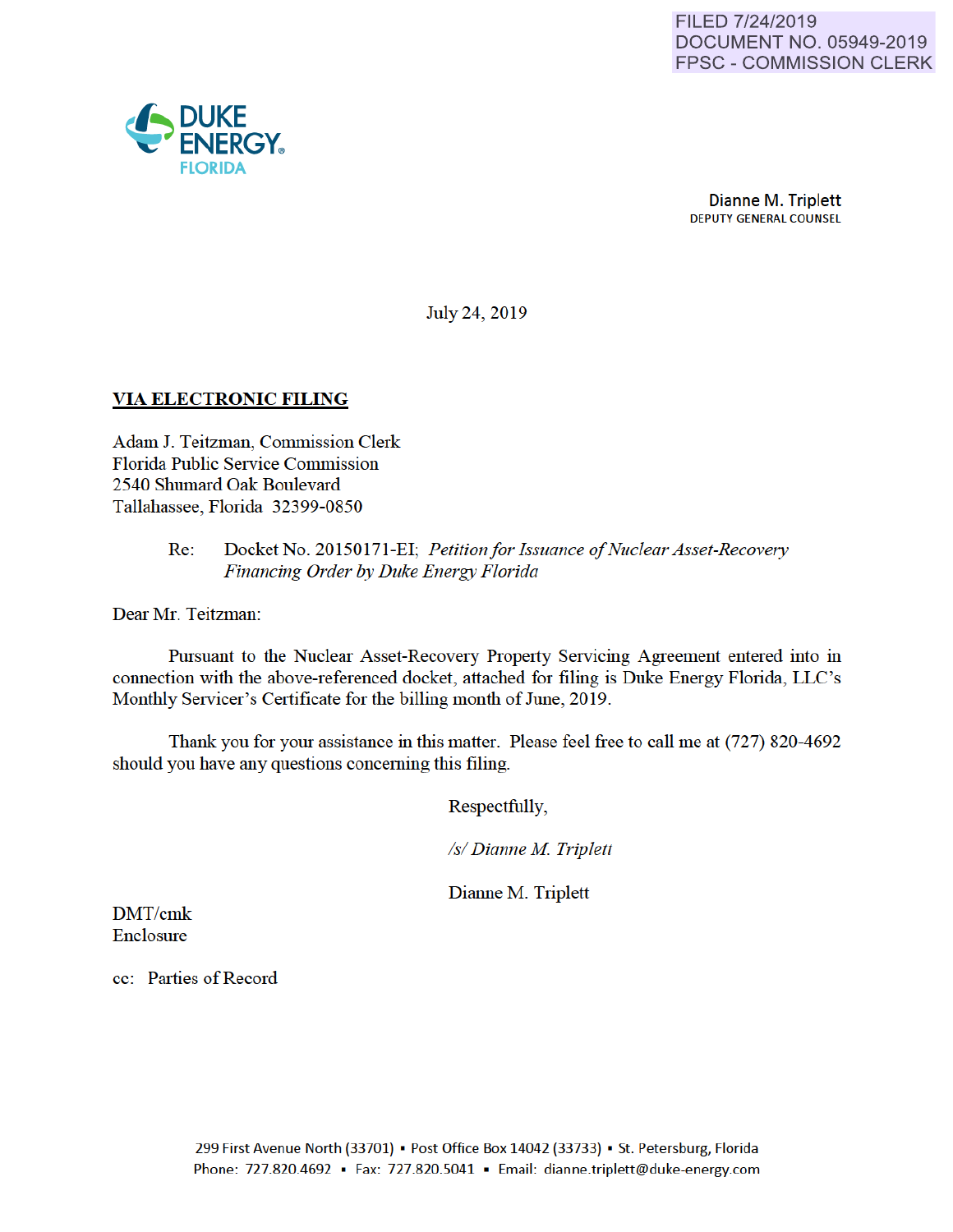# **CERTIFICATE OF SERVICE**

I HEREBY CERTIFY that a true and correct copy of the foregoing has been furnished via electronic mail to the following this  $24<sup>th</sup>$  day of July, 2019.

| /s/ Dianne M. Triplett                              |                                   |
|-----------------------------------------------------|-----------------------------------|
|                                                     | Attorney                          |
|                                                     |                                   |
| Theresa Tan                                         | C. Rehwinkel / J. Kelly           |
| Office of the General Counsel                       | Office of Public Counsel          |
| Florida Public Service Commission                   | c/o The Florida Legislature       |
| 2540 Shumard Oak Blvd.                              | 111 West Madison Street, Room 812 |
| Tallahassee, FL 32399-0850                          | Tallahassee, FL 32399-1400        |
| ltan@psc.state.fl.us                                | kelly.jr@leg.state.fl.us          |
|                                                     | rehwinkel.charles@leg.state.fl.us |
| Jon C. Moyle, Jr. / Karen A. Putnal                 |                                   |
| 118 North Gadsden Street                            | James W. Brew                     |
| Tallahassee, FL 32301                               | 1025 Thomas Jefferson Street, NW  |
| jmoyle@moylelaw.com                                 | Eighth Floor, West Tower          |
| kputnal@moylelaw.com                                | Washington, DC 20007-5201         |
|                                                     | jbrew@smxblaw.com                 |
| Robert Scheffel Wright / John T. LaVia, III         |                                   |
| 1300 Thomaswood Drive                               |                                   |
| Tallahassee, FL 32308                               |                                   |
| $\frac{\text{schef}\omega_{\text{gbwlegal.com}}{2}$ |                                   |
| jlavia@gbwlegal.com                                 |                                   |
|                                                     |                                   |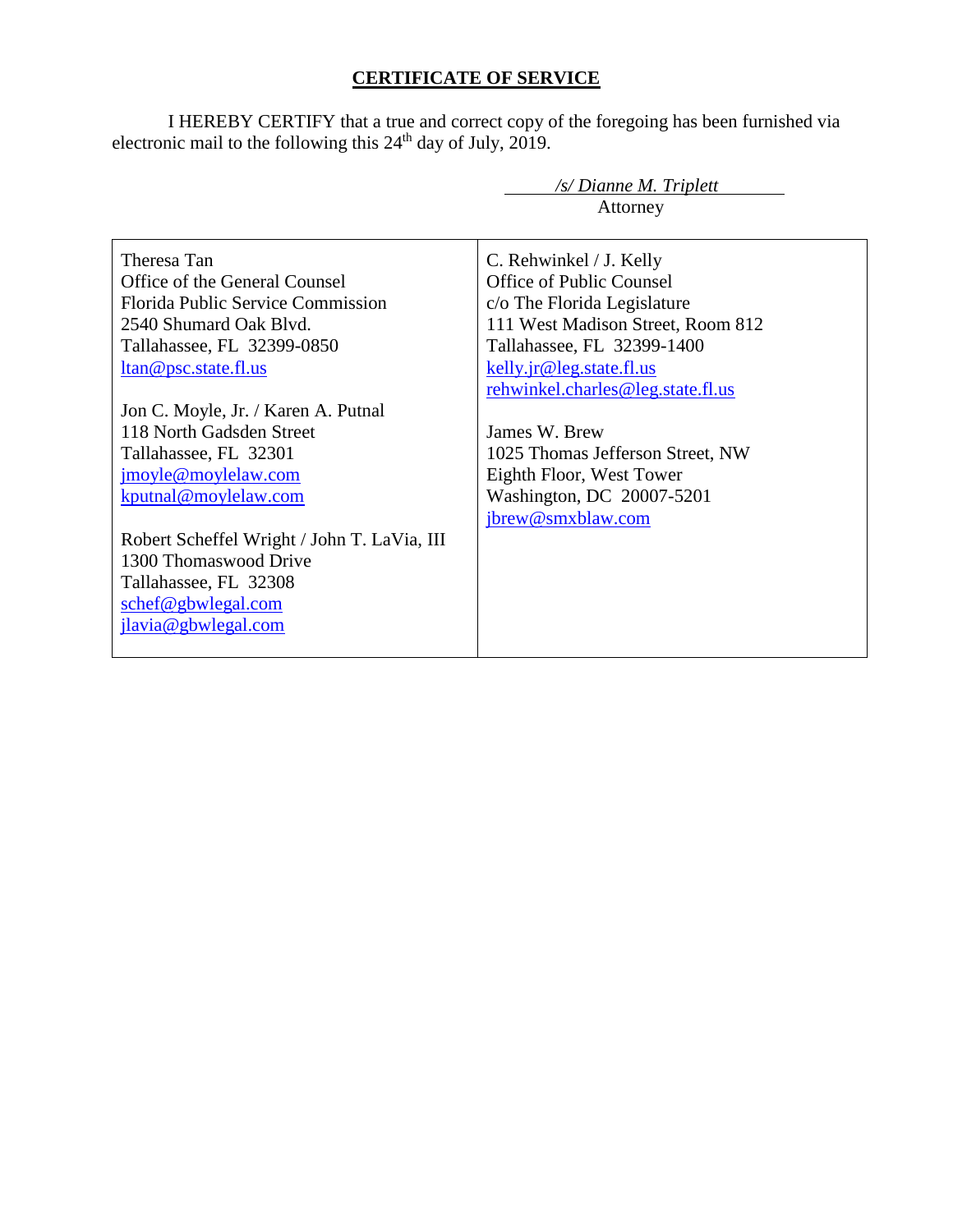## **MONTHLY SERVICER'S CERTIFICATE**

#### DUKE ENERGY FLORIDA PROJECT FINANCE, LLC

### \$1,294,290,000 Series A Senior Secured Nuclear Asset-Recovery Bonds

Pursuant to SECTION 3.01(b) of the Nuclear Asset-Recovery Property Servicing Agreement dated as of June 22, 2016 by and between Duke Energy Florida, inc., as Servicer, and Duke Energy Florida Project Finance, LLC, as Issuer (the "Servicing Agreement"), the Servicer does hereby certify as follows:

Capitalized terms used but not defined in this Monthly Servicer's Certificate have their respective meanings as set forth in the Servicing Agreement. References herein to certain sections and subsections are references to the respective sections or subsections of the Servicing Agreement.

Current BILLING MONTH: June 2019

#### Current BILLING MONTH: 5/31/2019 - 6/28/2019

| Standard Billing for prior BILLING MONTH: May 2019             |                   |       |
|----------------------------------------------------------------|-------------------|-------|
| Residential Total Billed                                       | s.<br>229,368,929 |       |
| Residential NUCLEAR ASSET-RECOVERY CHARGE ("NARC") Billed      | 3,987,161         | 1.74% |
| General Service Non-Demand Total Billed                        | 25,203,067        |       |
| General Service Non-Demand NARC Billed                         | 427,800           | 1.70% |
| General Service Billed                                         | 1,533,951         |       |
| <b>General Service NARC Billed</b>                             | 23,447            | 1.53% |
| General Service Demand Total Billed                            | 110,893,242       |       |
| General Service Demand NARC Billed                             | 2,017,646         | 1.82% |
| Curtailable Total Billed                                       | 993,979           |       |
| Curtailable NARC Billed                                        | 17,251            | 1.74% |
| Interruptible Total Billed                                     | 10,196,790        |       |
| Interruptible NARC Billed                                      | 251,996           | 2.47% |
| <b>Lighting Total Billed</b>                                   | 2,127,849         |       |
| <b>Lighting NARC Billed</b>                                    | 7,925             | 0.37% |
| YTD Net Write-offs as a % of Total Billed Revenue (see Note 1) |                   |       |
| Non-Residential Class Customer Write-offs                      |                   |       |
| Residential Class Customer Write-offs                          |                   |       |
| Total Write-offs                                               | 0.16%             |       |
| Aggregate NARC Collections (see Note 2)                        |                   |       |
| Total NARC Remitted for Current BILLING MONTH                  |                   |       |
| Residential NARC Collected                                     | \$<br>3,635,058   |       |
| General Service Non-Demand NARC Collected                      | 389,777           |       |
| General Service NARC Collected                                 | 21,484            |       |
| <b>General Service Demand NARC Collected</b>                   | 1,839,627         |       |
| <b>Curtailable NARC Collected</b>                              | 15,345            |       |
| Interruptible NARC Collected                                   | 229,570           |       |
| <b>Lighting NARC Collected</b>                                 | 7,366             |       |
| <b>Sub-Total of NARC Collected</b>                             | ŝ<br>6,138,227    |       |

6,138,227

Ś

**Total Current NARC Collected and Remitted**